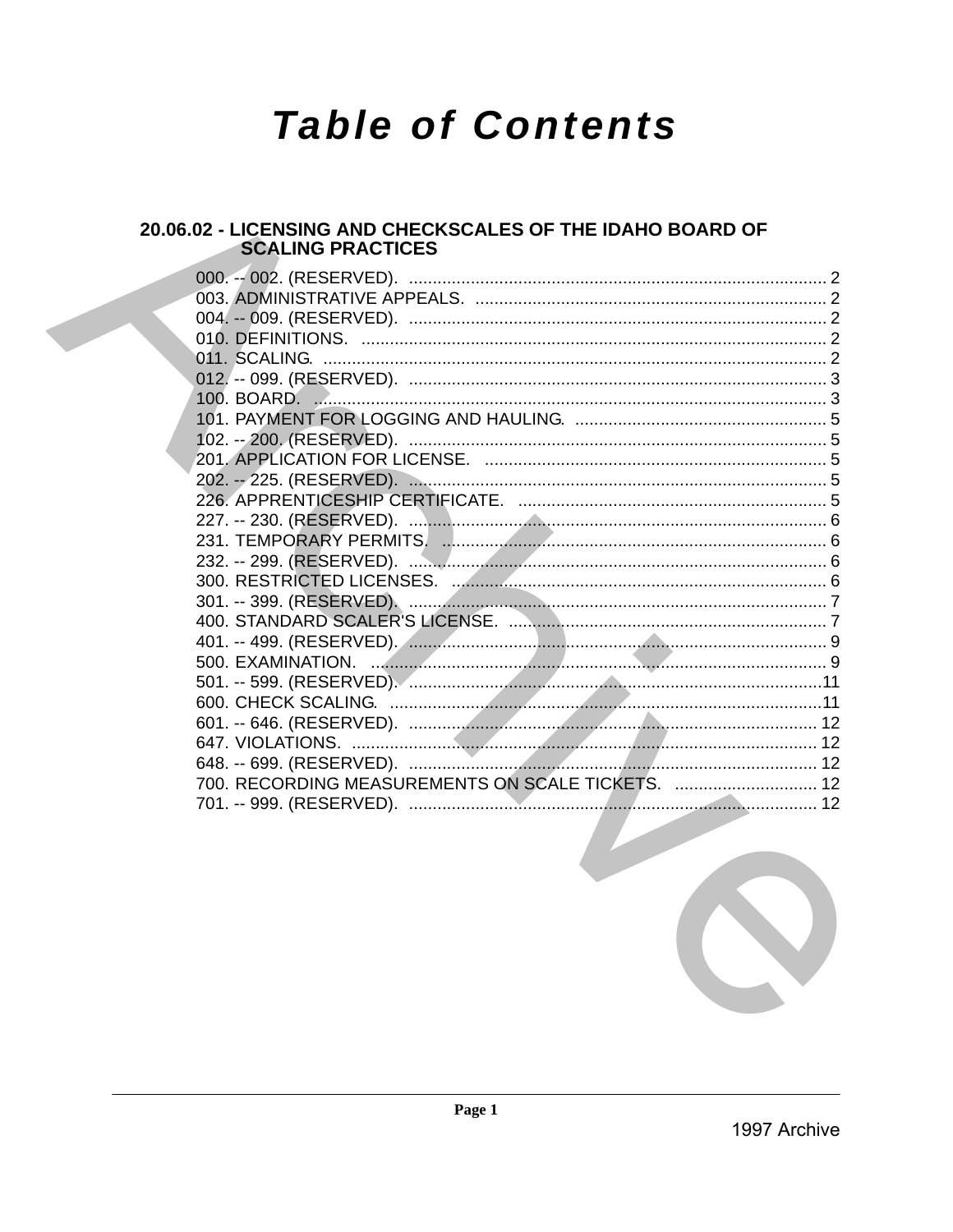#### **IDAPA 20 TITLE 06 CHAPTER 02**

#### **20.06.02 - LICENSING AND CHECKSCALES OF THE IDAHO BOARD OF SCALING PRACTICES**

# <span id="page-1-1"></span>**000. -- 002. (RESERVED).**

#### <span id="page-1-2"></span>**003. ADMINISTRATIVE APPEALS.**

01. Board Hearing. Any scaler, seller, user, producer, buyer, or hauler of forest products aggrieved by any check scaling report may appeal the report to the Board. The Board shall hear and determine such appeal as a contested case as provided in Title 67, Chapter 52. Idaho Code. Any person aggrieved by any action of the Board in denying, suspending or revoking his license may appeal therefrom to the district court as provided in Sections 67-<br>5215 or 67-5216 Idaho Code. (10-18-84) 5215 or 67-5216 Idaho Code.

#### <span id="page-1-3"></span>**004. -- 009. (RESERVED).**

# <span id="page-1-4"></span>**010. DEFINITIONS.**

01. Board. The term "Board" means the Idaho State Board of Scaling Practices. (10-18-84)

02. Forest Products Measurement. For the purpose of payment for logging or hauling logged forest products only, forest products shall be measured by gross weight, or by gross volume converted to gross decimal "C"<br>or gross cubic volume. Measurement may be determined by a sampling process. or gross cubic volume. Measurement may be determined by a sampling process.

Original Scale. The term "original scale" is hereby defined as the scale first performed by a licensed the provisions of Title 38. Chapter 12. Idaho Code. (10-18-84) scaler pursuant to the provisions of Title 38, Chapter 12, Idaho Code.

04. Purchaser. Purchaser means the principal individual, partnership, or corporation entitled to ownership of forest products harvested based on the first determination of the scale of the forest products. The term "purchaser" as used herein shall also include the owner of the timber where the owner processes or utilizes the forest products in its operations or where the owner sells forest products outside the state of Idaho and the forest products are first scaled within the state of Idaho. (7-1-93) are first scaled within the state of Idaho.

05. Scaler and Professional Scaler. The term "scaler" and "professional scaler" means a person who is qualified by reason of his knowledge of the principles of scaling acquired by professional education and/or practical experience, to engage in the practice of scaling forest products. (10-18-84) (10-18-84)

06. Scaling. The term "scaling" means the quantitative measurement of logs or other forest products by means of a log rule. The term "scaling" shall include any professional scaling service rendered in connection with the measurement of forest products, or supervision of scaling when such service is rendered requiring the application of scaling principles and data. (10-18-84)

# <span id="page-1-5"></span>**011. SCALING.**

<span id="page-1-0"></span>01. General. Every person practicing or offering to practice log scaling as herein defined, shall submit evidence of his qualifications and be licensed as hereinafter provided, and it shall be unlawful for any person to practice or offer to practice log scaling where the scaled quantities derived from such scaling shall be used for commercial purposes in this state, unless such person has been duly licensed under the provisions of Title 38, Chapter 12, Idaho Code or is an apprentice under the supervision of a licensed scaler. (10-18-84) 12, Idaho Code or is an apprentice under the supervision of a licensed scaler. **20.06.02 - LICENSING AND CHECKSCALES OF THE<br>
1997 ARCHIVES CONTEXT AND CHECKSCALES OF THE<br>
1997 ARCHIVES CONTEXT AND CHECKSCALES OF THE<br>
1997 ARCHIVES CONTEXT ARCHIVES CONTEXT ARCHIVES CONTEXT AND CHECKSCALES OF THE<br>
199** 

02. Scaling Methods. (10-18-84)

a. The method of scaling the various forest products for commercial purposes shall be in accordance with Subsection 010.02 provided that the basis for determining board foot volumes shall be in accordance with the provisions of Title 38, Chapter 12, Idaho Code and provided further that such method must be agreed upon in writing by all parties concerned.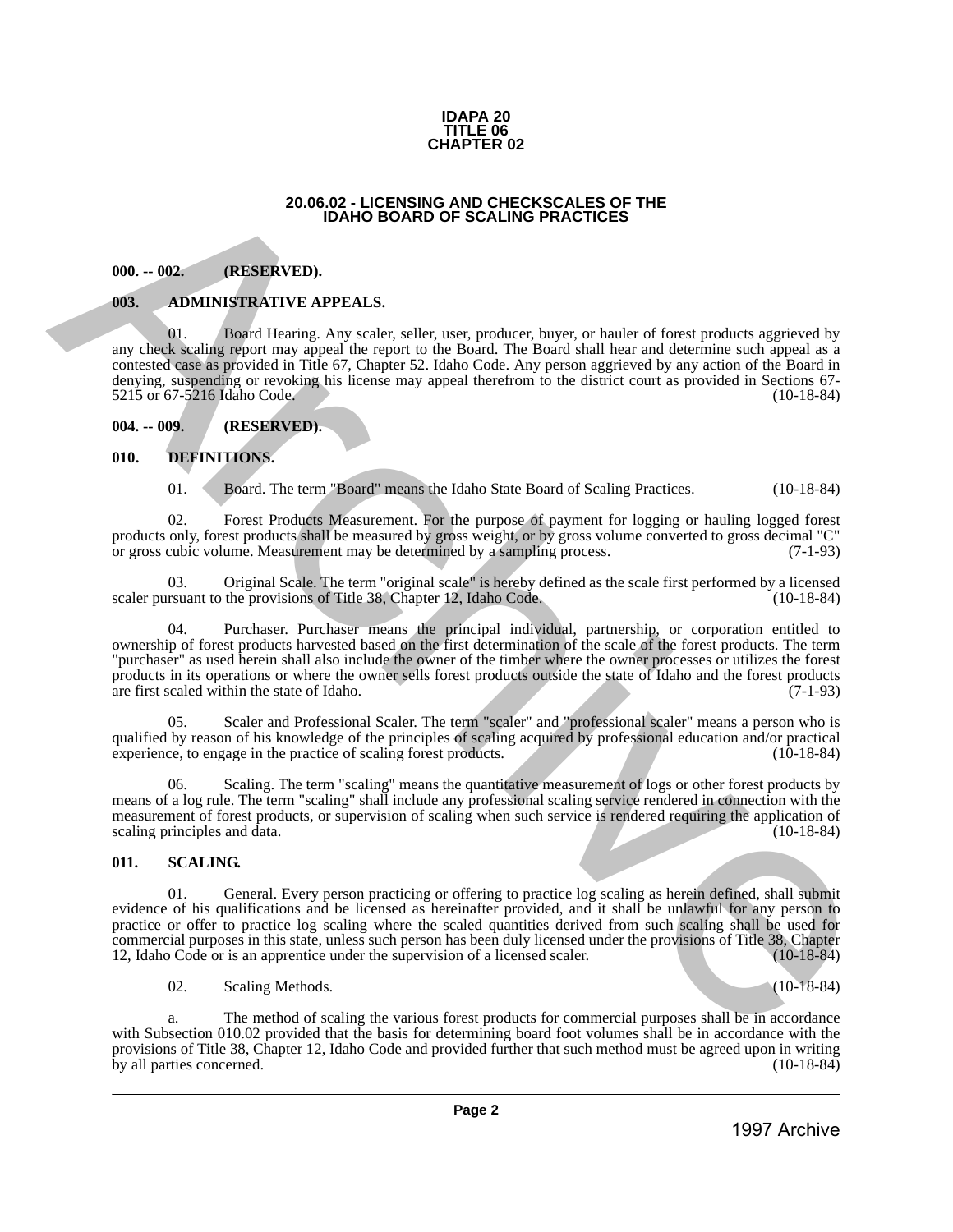b. All parties to any log scaling agreement, except logging and hauling agreements, may elect to scale as between themselves on the basis of the mensuration criteria from the National Forest Log Scaling Handbook, whether or not such logs are produced from federal land or measured by employees of an agency of the United States government. Forest products scaled or otherwise measured by or for any agency of the United States government shall not be affected by these rules. The licensing and bonding provisions of these rules do not apply to any person measuring logs for any agency of the United States government, unless such agency so elects. (10-18-84)

# <span id="page-2-0"></span>**012. -- 099. (RESERVED).**

<span id="page-2-1"></span>**100. BOARD.**

01. Membership. The Board shall consist of the director of the department of lands and four members appointed by the governor from among nominees recommended by the organized and generally recognized state forestry associations provided not less than two (2) Board members be appointed from the Idaho Forest Industry Council, and not less than two (2) members be appointed from the Associated Logging Contractors of Idaho, Inc., each association to have one (1) member from north of the Salmon river and one (1) member from south of the Salmon river. (10-18-84) Salmon river. (10-18-84) 1997 Archives the main state is appeared by the proposition of the proposition of the state is a state of the state of the state of the state of the state of the state of the state of the state of the state of the state

02. Qualifications. Appointive members of the Board shall be citizens of the United States and residents of this state, and they shall have been regularly engaged in the timber products industry for at least five (5) vears, and at least two (2) of whom shall have had experience in the practice of scaling. (10-18-84) years, and at least two  $(2)$  of whom shall have had experience in the practice of scaling.

03. Terms. On the expiration of the term of any member his successor shall be appointed in like manner by the governor for a term of three (3) years and unexpired terms shall be filled for the unexpired balance of the term. (10-18-84)

04. Oath. Each member of the Board shall take, subscribe and file the oath required by Chapter 4, Title of Code, before entering upon the duties of his office. 59, Idaho Code, before entering upon the duties of his office.

Compensation. Each member of the Board shall receive as compensation for his services such sum as the Board from time to time may fix, but not exceeding thirty-five dollars (\$35) for each day actually spent in attending the work of the Board or any of its committees and for the time spent in necessary travel; and, in addition thereto, he shall be reimbursed within legal limitations for all actual travel, incidental, and clerical expenses necessarily incurred in carrying out the provisions of Title 38, Chapter 12, Idaho Code. (10-18-84)

06. Removal and Vacancies. The governor may remove any member of the Board for misconduct, incompetency, neglect of duty, or for any other sufficient cause. Vacancies in the membership of the Board shall be filled for the unexpired term by appointment by the governor as provided in Subsection 100.03. (10-18-84) filled for the unexpired term by appointment by the governor as provided in Subsection 100.03.

07. Officers. The director of the Department of Lands shall be Chairman of the State Board of Scaling Practices and the Board shall annually elect a Vice-Chairman and a Secretary, who shall be members of the Board. Four (4) members shall constitute a quorum.

08. Surety Bond. The secretary of the Board shall give a surety bond to the state in such sum as the Board may determine. The premium on said bond shall be regarded as a proper and necessary expense of the Board, and shall be paid out of the "state scaling account." The secretary of the Board shall receive such salary as the Board shall determine in addition to the compensation and expenses provided in Subsection 100.05. (10-18-84)

09. Official Seal. An official seal of the state board of scaling practices is hereby adopted. The seal shall be round, of a diameter of at least one and one-half inches  $(1-1/2)$ , and be so constructed that it may readily be imprinted on paper. The seal, as hereby adopted, appears in the appendix hereto.  $(10-18-84)$ imprinted on paper. The seal, as hereby adopted, appears in the appendix hereto.

10. Regular Meetings. The Board shall hold a meeting within thirty (30) days after its members are first appointed, provided, that the Board shall hold at least four (4) regular meetings each year.

Special Meetings. The Board shall hold such special meetings as the Board may provide. Upon motion of any two (2) members, the Presiding Officer shall schedule a special meeting, provided, that such motion is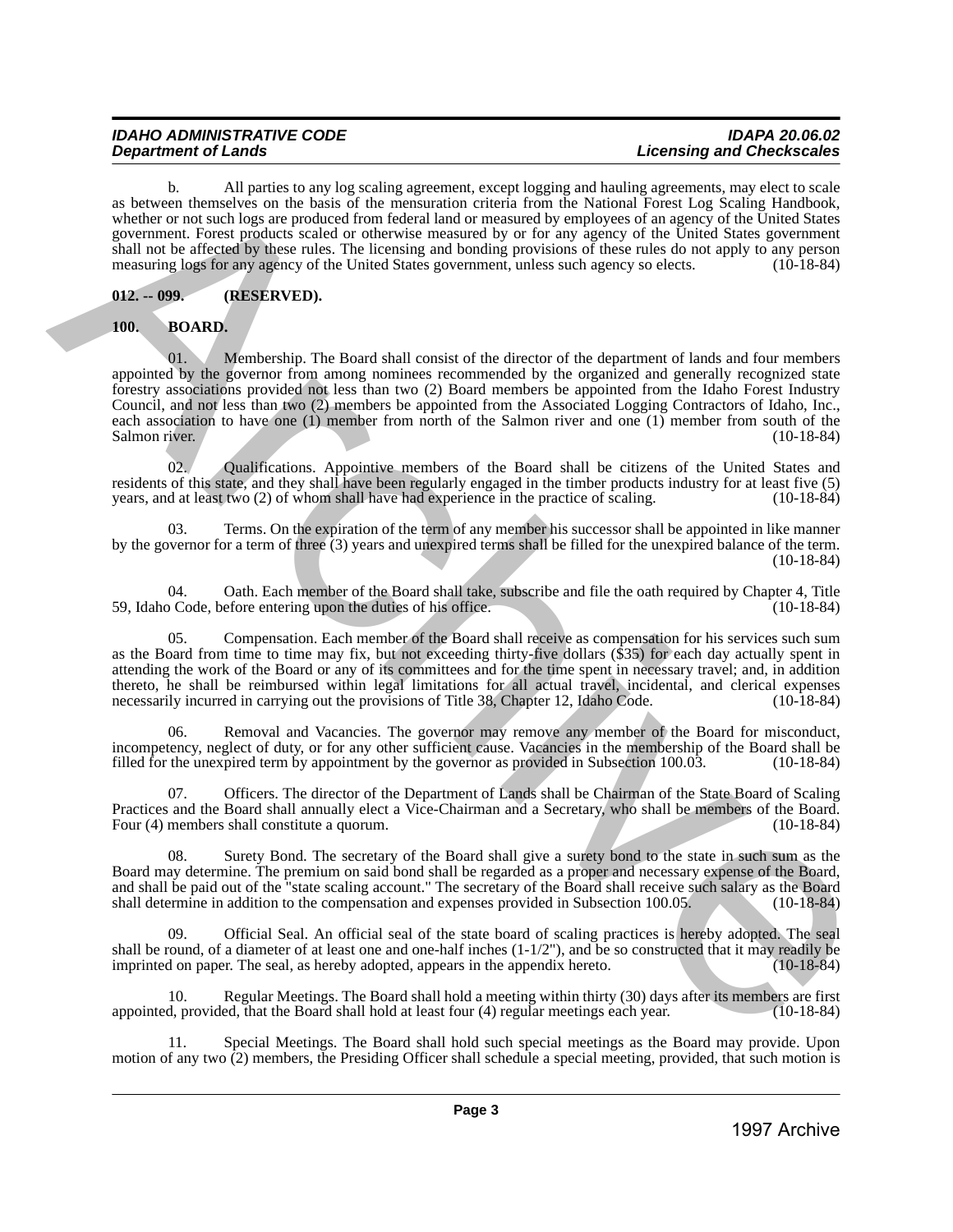| <b>IDAHO ADMINISTRATIVE CODE</b> | <b>IDAPA 20.06.02</b>            |
|----------------------------------|----------------------------------|
| <b>Department of Lands</b>       | <b>Licensing and Checkscales</b> |

| 14.<br>State Scaling Account. | $(10-18-84)$ |
|-------------------------------|--------------|
|-------------------------------|--------------|

|                                  | submitted in writing by the moving members and describes the reason for such meeting.                                                                                                                                                                                                                                                                                                                                                                                                                                                                                                                                                                                                           | $(10-18-84)$ |
|----------------------------------|-------------------------------------------------------------------------------------------------------------------------------------------------------------------------------------------------------------------------------------------------------------------------------------------------------------------------------------------------------------------------------------------------------------------------------------------------------------------------------------------------------------------------------------------------------------------------------------------------------------------------------------------------------------------------------------------------|--------------|
| 12.                              | Notice of Meetings. Notice of all meetings herein above described shall be given by the Presiding<br>Officer provided that a quorum of the Board members shall be in attendance and that the members shall be notified at<br>least two (2) days prior to any scheduled meeting date.                                                                                                                                                                                                                                                                                                                                                                                                            | $(10-18-84)$ |
| 13.                              | Assessment. An assessment will be levied on the scale of all forest products harvested within the<br>state of Idaho in an amount not to exceed twenty cents (\$.20) per thousand (1,000) board feet or twelve cents (\$.12)<br>per unit. The assessment herein provided shall be levied against and paid by the purchaser. Said assessment shall be<br>transmitted on forms provided by the Board (Form #4, sample in appendix) to the Board on or before the 20th day of<br>each month for all forest products harvested during the previous month. On forest products harvested and purchased<br>solely on the basis of weight, no levy of assessment is applicable.                          | $(7-1-93)$   |
| 14.                              | State Scaling Account.                                                                                                                                                                                                                                                                                                                                                                                                                                                                                                                                                                                                                                                                          | $(10-18-84)$ |
|                                  | The secretary of the Board shall receive and account for all monies derived under the provisions of<br>Title 38, Chapter 12, Idaho Code and shall pay the same monthly to the State Treasurer, who shall keep such monies<br>in a separate account to be known as the "state scaling account", which is hereby created in the state treasury. Such<br>account shall be kept separate and apart from all other monies in the treasury, and shall be paid out only on approval<br>of the Board. All monies in the "state scaling account" are hereby specifically appropriated for the use of the Board.<br>The Board may establish, maintain, and use a rotary account as provided by state law. | $(10-18-84)$ |
| b.                               | All warrants on said "state account" shall be drawn by the state auditor on vouchers by the Board<br>and the State Board of Examiners.                                                                                                                                                                                                                                                                                                                                                                                                                                                                                                                                                          | $(10-18-84)$ |
| 15.                              | Records and Register.                                                                                                                                                                                                                                                                                                                                                                                                                                                                                                                                                                                                                                                                           | $(10-18-84)$ |
| a.<br>which register shall show: | The Board shall keep a record of its proceedings and a register of all applications for registration,                                                                                                                                                                                                                                                                                                                                                                                                                                                                                                                                                                                           | $(10-18-84)$ |
| $\mathbf{i}$ .                   | The name and age of each applicant.                                                                                                                                                                                                                                                                                                                                                                                                                                                                                                                                                                                                                                                             | $(10-18-84)$ |
| ii.                              | The date of the application.                                                                                                                                                                                                                                                                                                                                                                                                                                                                                                                                                                                                                                                                    | $(10-18-84)$ |
| iii.                             | The place of business of each applicant, which shall be deemed to be his permanent residence.                                                                                                                                                                                                                                                                                                                                                                                                                                                                                                                                                                                                   | $(10-18-84)$ |
| iv.                              | His qualifications as a scaler.                                                                                                                                                                                                                                                                                                                                                                                                                                                                                                                                                                                                                                                                 | $(10-18-84)$ |
| V.                               | Whether the applicant was rejected.                                                                                                                                                                                                                                                                                                                                                                                                                                                                                                                                                                                                                                                             | $(10-18-84)$ |
| vi.                              | Whether a certificate of registration was granted.                                                                                                                                                                                                                                                                                                                                                                                                                                                                                                                                                                                                                                              | $(10-18-84)$ |
| vii.                             | The dates of the action of the Board.                                                                                                                                                                                                                                                                                                                                                                                                                                                                                                                                                                                                                                                           | $(10-18-84)$ |
| viii.                            | Such other information as may be deemed necessary by the Board.                                                                                                                                                                                                                                                                                                                                                                                                                                                                                                                                                                                                                                 | $(10-18-84)$ |
| $\mathbf{1} \mathbf{X}$ .        | The records of the Board shall be prima facie evidence of the proceedings of the Board set forth<br>therein, and a transcript thereof, duly certified by the secretary of the Board under seal, shall be admissible in<br>evidence with the same force and effect as if the original were produced.                                                                                                                                                                                                                                                                                                                                                                                             | $(10-18-84)$ |
| X.<br>upon request.              | A roster showing the names and places of business as herein above defined of all licensed scalers<br>shall be published by the secretary of the Board during the month of December of each year. Copies of this roster<br>shall be mailed to each person so registered, placed on file with the secretary of state, and furnished to the public                                                                                                                                                                                                                                                                                                                                                 | $(10-18-84)$ |
| b.                               | Reports. Annually the Board shall submit to the governor a report of its transactions of the                                                                                                                                                                                                                                                                                                                                                                                                                                                                                                                                                                                                    |              |
|                                  |                                                                                                                                                                                                                                                                                                                                                                                                                                                                                                                                                                                                                                                                                                 |              |
|                                  | Page 4                                                                                                                                                                                                                                                                                                                                                                                                                                                                                                                                                                                                                                                                                          | 1997 Archive |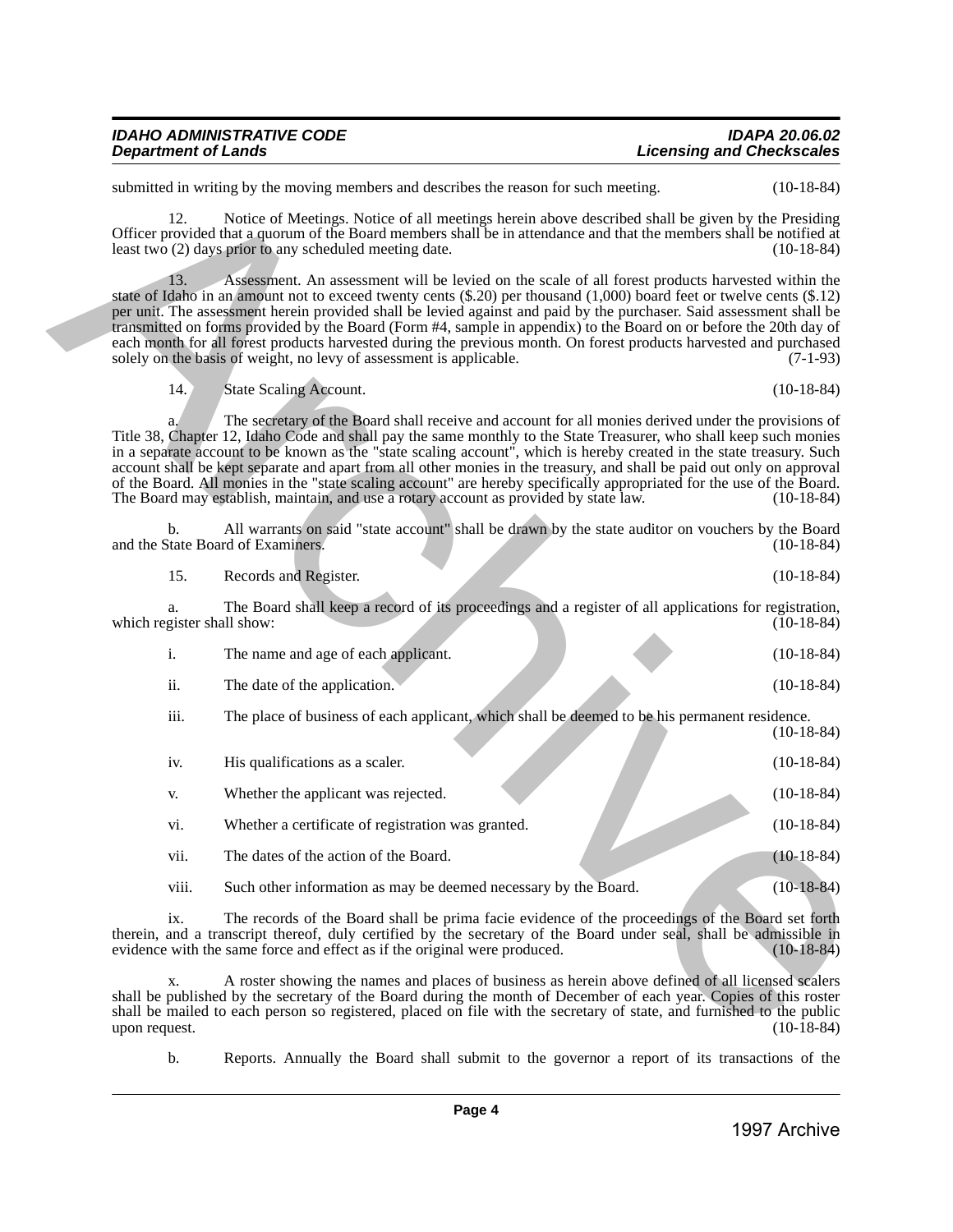#### <span id="page-4-0"></span>**101. PAYMENT FOR LOGGING AND HAULING.**

# <span id="page-4-1"></span>**102. -- 200. (RESERVED).**

# <span id="page-4-2"></span>**201. APPLICATION FOR LICENSE.**

# 01. General. (10-18-84)

| 02. | Filing Instructions. |  | $(10-18-84)$ |
|-----|----------------------|--|--------------|
|     |                      |  |              |

|               |                   | attested by affidavits of its chairman and its secretary.                                                                                                                                                                                                                                                                                       | $(10-18-84)$ |
|---------------|-------------------|-------------------------------------------------------------------------------------------------------------------------------------------------------------------------------------------------------------------------------------------------------------------------------------------------------------------------------------------------|--------------|
| 101.          |                   | PAYMENT FOR LOGGING AND HAULING.<br>For the purposes of payment for logging or hauling logged forest products only, scaling shall be performed in<br>accordance with rules adopted by the board.                                                                                                                                                | $(7-1-93)$   |
| $102. - 200.$ |                   | (RESERVED).                                                                                                                                                                                                                                                                                                                                     |              |
| 201.          |                   | <b>APPLICATION FOR LICENSE.</b>                                                                                                                                                                                                                                                                                                                 |              |
|               | 01.               | General.                                                                                                                                                                                                                                                                                                                                        | $(10-18-84)$ |
|               | a.                | Except as herein otherwise expressly provided, no license shall be issued until an applicant has<br>successfully passed an examination by or under the supervision of the Board, nor shall a license be issued to an<br>applicant having habits or character that would justify revocation or suspension of his certificate.                    | $(10-18-84)$ |
|               | practice scaling. | Each applicant must furnish minimum evidence that he is qualified to take the examination as<br>required by these rules. In addition the applicant must furnish evidence satisfactory to the Board that the applicant<br>possesses knowledge and skill of character satisfactory to the Board and indicating that the applicant is competent to | $(10-18-84)$ |
|               | $\mathbf{c}$ .    | Any person having the necessary qualifications prescribed under Title 38, Chapter 12, Idaho Code<br>to entitle him to be licensed as a log scaler shall be eligible for such registration although he may not be practicing his<br>profession at the time of making his application.                                                            | $(10-18-84)$ |
| appendix.     | d.                | Form. Application for registration shall be on Form Number 1, a copy of which is included in the                                                                                                                                                                                                                                                | $(10-18-84)$ |
|               | 02.               | Filing Instructions.                                                                                                                                                                                                                                                                                                                            | $(10-18-84)$ |
|               | a.                | The application shall be made under oath, and shall show the applicant's education, experience and<br>a detailed summary of his technical work; and the applicant shall furnish not less than three (3) references.                                                                                                                             | $(10-18-84)$ |
|               | b.                | The applicant will indicate which of the following is being applied for:                                                                                                                                                                                                                                                                        | $(10-18-84)$ |
|               | i.                | Apprenticeship Certificate.                                                                                                                                                                                                                                                                                                                     | $(10-18-84)$ |
|               | ii.               | temporary Scaling Permit.                                                                                                                                                                                                                                                                                                                       | $(10-18-84)$ |
|               | iii.              | Restricted Scaling License.                                                                                                                                                                                                                                                                                                                     | $(10-18-84)$ |
|               | iv.               | Standard Scaling License.                                                                                                                                                                                                                                                                                                                       | $(10-18-84)$ |
| $202. - 225.$ |                   | (RESERVED).                                                                                                                                                                                                                                                                                                                                     |              |
| 226.          |                   | APPRENTICESHIP CERTIFICATE.                                                                                                                                                                                                                                                                                                                     |              |
|               | 01.               | General. Will be issued at no charge to those individuals with no previous scaling experience who<br>wish to practice scaling techniques in view of becoming a licensed scaler.                                                                                                                                                                 | $(10-18-84)$ |
|               | 02.               | Procedure. Those persons wishing to obtain an apprenticeship certificate (example included in<br>appendix, Form Number 2) will make application to the Board as outlined under Subsection 201.02.                                                                                                                                               | $(10-18-84)$ |
|               | 03.               | Regulations.                                                                                                                                                                                                                                                                                                                                    | $(7-1-93)$   |
|               |                   |                                                                                                                                                                                                                                                                                                                                                 |              |

# <span id="page-4-3"></span>**202. -- 225. (RESERVED).**

#### <span id="page-4-4"></span>**226. APPRENTICESHIP CERTIFICATE.**

**Licensing and Checkscales**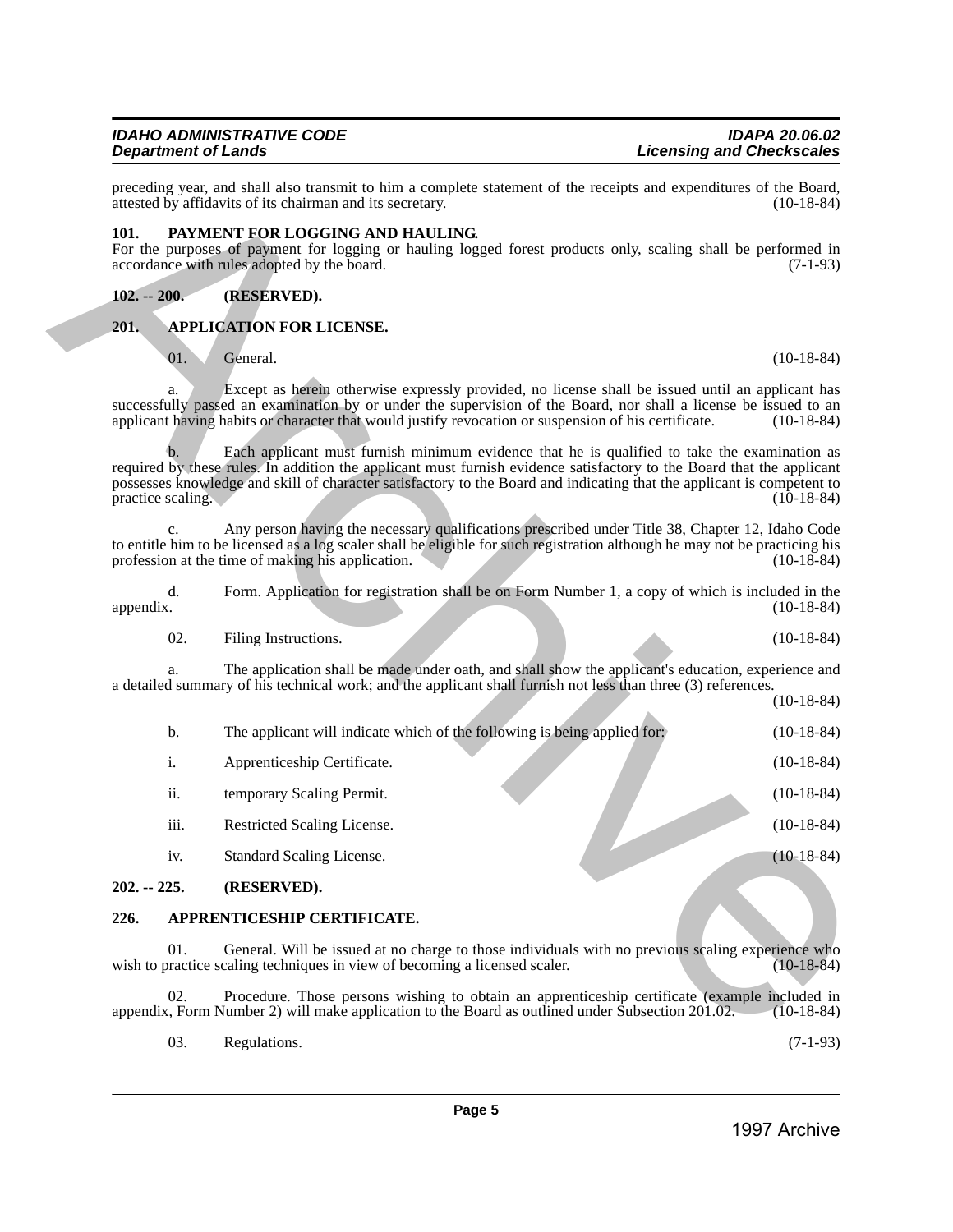# <span id="page-5-0"></span>**227. -- 230. (RESERVED).**

#### <span id="page-5-1"></span>**231. TEMPORARY PERMITS.**

| a.                        | After making application a candidate will be required to take the written examination. Upon<br>passing the written examination the Apprenticeship Certificate will then be issued.                                                                                                                                                                                                         | $(10-18-84)$ |
|---------------------------|--------------------------------------------------------------------------------------------------------------------------------------------------------------------------------------------------------------------------------------------------------------------------------------------------------------------------------------------------------------------------------------------|--------------|
| b.                        | Apprenticeship certificates shall require the apprentice to scale as an apprentice for a period of<br>ninety (90) working days and at the expiration of said ninety (90) day period to take the licensed scaler's examination<br>as provided in Title 38, Chapter 12, Idaho Code.                                                                                                          | $(10-18-84)$ |
|                           | The apprentice shall be authorized to scale only under the direct supervision of a licensed scaler.<br>The scale determined by the apprentice will under no circumstances be used as the sole basis for payment.                                                                                                                                                                           | $(10-18-84)$ |
| d.<br>scaler.             | Upon completion of the ninety (90) working days the apprentice will submit the required twenty-<br>five dollar (\$25) fee. He will then be required to take and pass the practical examination prior to becoming a licensed                                                                                                                                                                | $(10-18-84)$ |
| e.<br>months.             | The maximum time period allowed to complete the apprenticeship training shall not exceed six (6)                                                                                                                                                                                                                                                                                           | $(10-18-84)$ |
| $227. - 230.$             | (RESERVED).                                                                                                                                                                                                                                                                                                                                                                                |              |
| 231.                      | TEMPORARY PERMITS.                                                                                                                                                                                                                                                                                                                                                                         |              |
| 01.<br>temporary permit.  | General. Temporary permits (example included in appendix, Form Number 3) may be issued only<br>where there are no available scalers in the area and the surrounding circumstances warrant the issuance of a                                                                                                                                                                                | $(10-18-84)$ |
| 02.                       | Procedure. Those applying for a temporary permit must:                                                                                                                                                                                                                                                                                                                                     | $(10-18-84)$ |
| a.                        | Complete the standard application form.                                                                                                                                                                                                                                                                                                                                                    | $(10-18-84)$ |
| $\mathbf{b}$ .            | Remit the required twenty-five dollar (\$25) fee.                                                                                                                                                                                                                                                                                                                                          | $(10-18-84)$ |
| c.<br>a temporary permit. | Submit a letter from the employer describing the circumstances that would warrant the issuance of                                                                                                                                                                                                                                                                                          | $(10-18-84)$ |
| d.                        | Take and pass the written portion of the scaler's examination and demonstrate practical scaling<br>abilities in the form of an acceptable check scale whenever possible, as soon as possible but not to exceed ten (10)<br>days from date permit is issued.                                                                                                                                | $(7-1-93)$   |
| 03.                       | Regulations.                                                                                                                                                                                                                                                                                                                                                                               | $(7-1-93)$   |
| a.                        | Permits shall be issued for a period not to exceed three (3) months. The scale determined by the<br>holder of a temporary permit may be used as a basis for payment.                                                                                                                                                                                                                       | $(10-18-84)$ |
|                           | b. Should the holder of a temporary permit fail to appear to take the practical portion of the scaler's examination after being notified in writing of the time and place of said examination the temporary permit will be<br>canceled. The only exception will be where the permittee notifies the Board prior to examination time of a justifiable<br>reason why he is unable to appear. | $(10-18-84)$ |
| $\mathbf{c}$ .            | Temporary permits will not be issued to those applicants or re-licensees who have failed the<br>practical examination two or more times until thirty (30) days following the individual's last exam failure.                                                                                                                                                                               | $(7-1-93)$   |
| $232. - 299.$             | (RESERVED).                                                                                                                                                                                                                                                                                                                                                                                |              |
| 300.                      | RESTRICTED LICENSES.                                                                                                                                                                                                                                                                                                                                                                       |              |
| 01.                       | General.                                                                                                                                                                                                                                                                                                                                                                                   | $(10-18-84)$ |
|                           |                                                                                                                                                                                                                                                                                                                                                                                            |              |
|                           | Page 6                                                                                                                                                                                                                                                                                                                                                                                     | 1997 Archive |

#### <span id="page-5-2"></span>**232. -- 299. (RESERVED).**

#### <span id="page-5-3"></span>**300. RESTRICTED LICENSES.**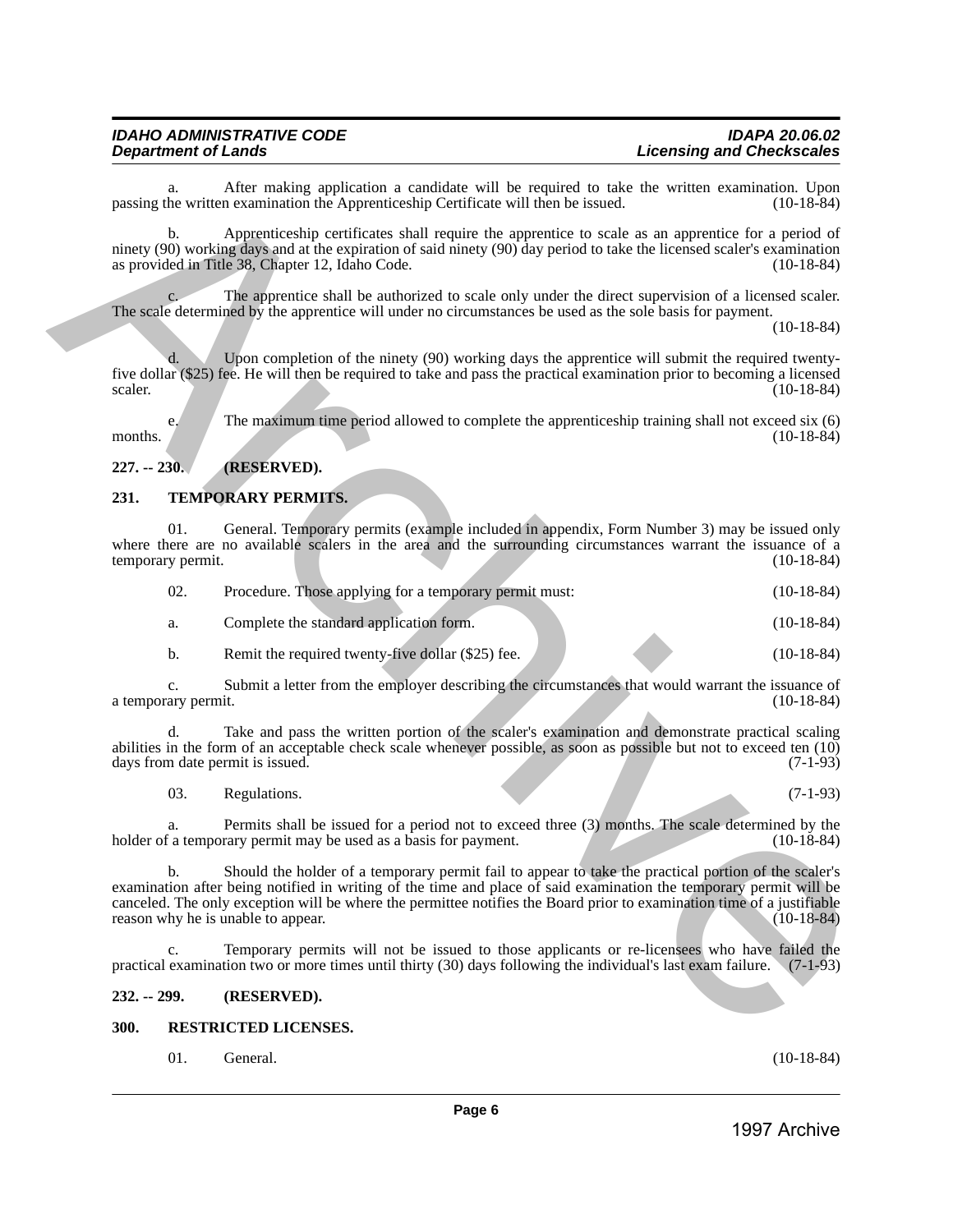|               |                | examination to renew the scaler's license.                                                                                                                                                                                                                                                                                                                                                                                                                                | $(10-18-84)$ |
|---------------|----------------|---------------------------------------------------------------------------------------------------------------------------------------------------------------------------------------------------------------------------------------------------------------------------------------------------------------------------------------------------------------------------------------------------------------------------------------------------------------------------|--------------|
|               | i.             | To renew a license before the expiration date and within two (2) years after the expiration date a<br>scaler must have received an acceptable check scale performed by an Idaho scaling board check scaler. Refer to<br>Subsection 600.03 concerning requested re-licensure check scales. If a scaler fails one (1) check scale within the two<br>(2) year period following the expiration of a scaler's license, the scaler must take and pass the written and practical |              |
|               | b.             | For scalers who hold "Standard" licenses the examination for renewal will consist of the following:                                                                                                                                                                                                                                                                                                                                                                       | $(10-18-84)$ |
|               | a.             | Certificates of registration shall expire two (2) years from the last day of June following their<br>issuance or renewal and shall become invalid on that date unless renewed. An examination shall be taken before the<br>renewal which may be effected at any time during the month of June by the payment of a renewal fee to be fixed by<br>the Board at twenty-five dollars (\$25).                                                                                  | $(7-1-93)$   |
|               | 02.            | Renewal.                                                                                                                                                                                                                                                                                                                                                                                                                                                                  | $(7-1-93)$   |
|               | c.             | Take and pass the examination as described in Section 500 of these procedures.                                                                                                                                                                                                                                                                                                                                                                                            | $(10-18-84)$ |
|               | b.             | Remit the required twenty-five dollar (\$25) fee.                                                                                                                                                                                                                                                                                                                                                                                                                         | $(7-1-93)$   |
|               | a.             | Submit the standard form.                                                                                                                                                                                                                                                                                                                                                                                                                                                 | $(10-18-84)$ |
|               | 01.            | General. The applicant for a standard scaler's license will:                                                                                                                                                                                                                                                                                                                                                                                                              | $(10-18-84)$ |
| 400.          |                | STANDARD SCALER'S LICENSE.                                                                                                                                                                                                                                                                                                                                                                                                                                                |              |
| $301. - 399.$ |                | (RESERVED).                                                                                                                                                                                                                                                                                                                                                                                                                                                               |              |
|               | 03.            | Regulations. All provisions of the code and rules adopted by the Board pertaining to administration<br>of the regular certificate will apply to the restricted certificate.                                                                                                                                                                                                                                                                                               | $(10-18-84)$ |
|               | d.             | Successfully complete the examination as may be devised by the Board.                                                                                                                                                                                                                                                                                                                                                                                                     | $(10-18-84)$ |
| certificate.  | c.             | Submit a letter from employer describing scaling that would justify the issuance of a restricted                                                                                                                                                                                                                                                                                                                                                                          | $(10-18-84)$ |
|               | b.             | Remit the required twenty-five dollar (\$25) fee.                                                                                                                                                                                                                                                                                                                                                                                                                         | $(7-1-93)$   |
|               | a.             | Submit the standard application form.                                                                                                                                                                                                                                                                                                                                                                                                                                     | $(10-18-84)$ |
|               | 02.            | Procedure. The applicant for a restricted certificate will:                                                                                                                                                                                                                                                                                                                                                                                                               | $(10-18-84)$ |
|               | V.             | Each such case will be considered and handled separately as directed by the Board.                                                                                                                                                                                                                                                                                                                                                                                        | $(10-18-84)$ |
|               | iv.            | Certain specialty products.                                                                                                                                                                                                                                                                                                                                                                                                                                               | $(10-18-84)$ |
|               | iii.           | Certain locations or areas.                                                                                                                                                                                                                                                                                                                                                                                                                                               | $(10-18-84)$ |
|               | ii.            | Certain size or length of logs.                                                                                                                                                                                                                                                                                                                                                                                                                                           | $(10-18-84)$ |
|               | $\mathbf{i}$ . | Certain species.                                                                                                                                                                                                                                                                                                                                                                                                                                                          | $(10-18-84)$ |
|               |                |                                                                                                                                                                                                                                                                                                                                                                                                                                                                           |              |

# <span id="page-6-0"></span>**301. -- 399. (RESERVED).**

#### <span id="page-6-1"></span>**400. STANDARD SCALER'S LICENSE.**

| 01. | General. The applicant for a standard scaler's license will:                   | $(10-18-84)$ |
|-----|--------------------------------------------------------------------------------|--------------|
| a.  | Submit the standard form.                                                      | $(10-18-84)$ |
| b.  | Remit the required twenty-five dollar (\$25) fee.                              | $(7-1-93)$   |
| c.  | Take and pass the examination as described in Section 500 of these procedures. | $(10-18-84)$ |
| 02. | Renewal.                                                                       | $(7-1-93)$   |
|     |                                                                                |              |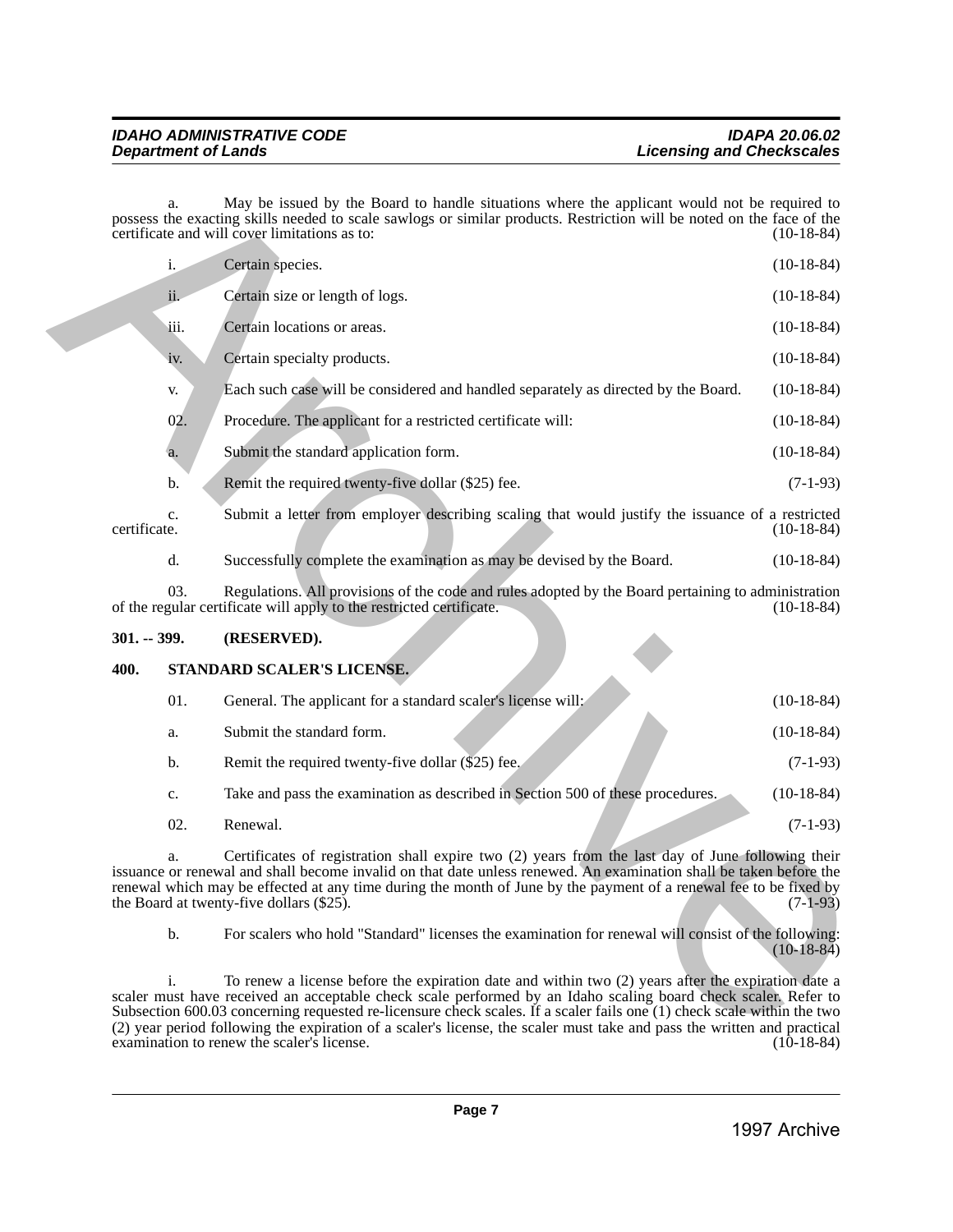ii. A practical examination successfully completed may be used in lieu of a check scale for renewal. (10-18-84)

iii. A scaler who has failed to renew within the two (2) years following his license expiration date will then be required to renew by taking and passing the written and practical examinations as stated under Rules 500.03 and  $500.02$  respectively. (10-18-84)

c. For scalers who hold "Restricted" licenses the examination for renewal will require the re-licensee to: (10-18-84)

i. Submit a letter from employer describing scaling that would justify the reissuance of the restricted certificate. (10-18-84) certificate. (10-18-84)

ii. Successfully complete the examination as may be devised by the Board. (10-18-84)

iii. Failure to renew within the time period heretofore provided will result in a reinstatement fee of twenty-five dollars (\$25) and failure of renewal for a period of two (2) years will require the applicant to take the examination and pay the required examination fee. (10-18-84) examination and pay the required examination fee.

03. Revoke and Suspend. The Board shall have the power to revoke the certificate of registration or to suspend the certificate of registration for a period of time not exceeding two (2) years for any registrant who is found guilty of: (10-18-84) guilty of:  $(10-18-84)$ 

a. The practice of any fraud or deceit in obtaining a certificate of registration. (10-18-84)

b. Gross negligence such as failure to produce accurate records and failure to scale in accordance with res outlined in Title 38, Chapter 12, Idaho Code, and these approved rules. (10-18-84) procedures outlined in Title 38, Chapter 12, Idaho Code, and these approved rules.

Incompetency. If after three (3) instances of check scaling in any twelve (12) month period a scaler's work in all three (3) occasions is found unacceptable based upon standards of check scaling established under<br>Subsection 500.02 the scaler will be given a hearing in accordance with these rules. (10-18-84) Subsection 500.02 the scaler will be given a hearing in accordance with these rules.

d. Habitual Intemperance. Continued and regular excessive use of alcoholic beverages or drugs which affect the licensee's ability to function as a scaler. (10-18-84)

e. Insanity. Board ruling. (10-18-84)

f. Conviction of a Felony. Felony convictions prior to issuing of the license will be ruled upon by the Board. Felony convictions after the license has been issued will call for automatic revocation of the license. (10-18-84)

g. Moral Turpitude. Board ruling. (10-18-84) h. Misconduct. Misconduct in the practice of professional scaling as a registered professional scaler, (10-18-84)  $\frac{(10-18-84)}{2}$ i. Deliberately misrepresenting the species or volume of material being scaled. (10-18-84) ii. Knowingly accepting the scale or measurements of an unregistered scaler to be used as a basis of payment. (10-18-84)  $p$ ayment.  $(10-18-84)$ 14 A provided continuous incorrelation (associated and provided and provided and interesting the continuous continuous  $\frac{1}{2}$  Archive Archive Archive Archive Archive Archive Archive Archive Archive Archive Archive Arc

iii. Altering scale records to benefit either the purchaser or seller of products being scaled. (10-18-84)

iv. Attempting to alter the appearance of the product so as to conceal the true net volume of said product. (10-18-84)

v. Any other practice which would seriously cast doubt on the honesty and integrity of the scaling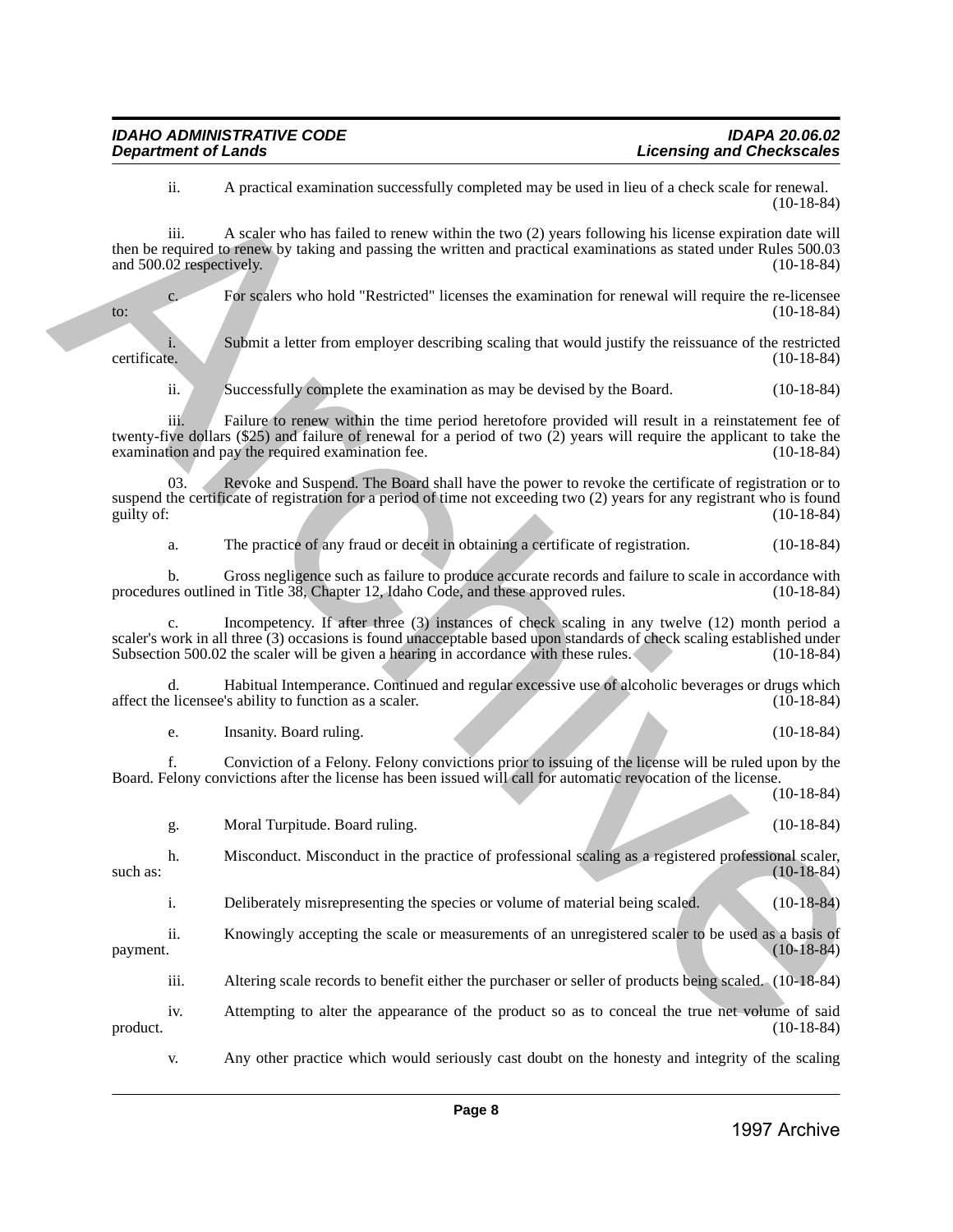profession. (10-18-84)

04. License Hearing. (10-18-84)

a. Any person may prefer charges, based on any of the above grounds, against any registrant. Such charges shall be in writing, and shall be sworn to by the person making them and shall be filed with the secretary of the Board.  $(10-18-84)$ 

b. All charges, unless dismissed by the Board as unfounded or trivial, shall be heard by the Board as soon as possible but not to exceed three (3) months after the date on which they shall have been preferred.(10-18-84)

The time and place for said hearing shall be fixed by the Board and a copy of the charges, together with a notice of the time and place of hearing, shall be personally served on, or mailed to the last known address of, such registrant at least thirty (30) days before the date fixed for the hearing. At any hearing, the accused registrant shall have the right to appear personally and by counsel, to cross-examine witnesses in his own defense. (10-18-84)

d. The rules of practice and procedure for said hearing will be as set forth in these rules. (10-18-84)

e. If, after such hearing, three (3) or more members of the Board vote in favor of finding the accused guilty, the Board shall revoke or suspend, as herein provided, the certificate of registration of such registered professional scaler.

05. Reissue or Reinstate. The Board, for reasons it may deem sufficient, may reissue or reinstate a certificate of registration to any person whose certificate has been revoked or suspended, provided three (3) or more members of the Board vote in favor of such reissuance or reinstatement. A new certificate of registration, to replace any certificate revoked, lost, destroyed or mutilated, may be issued, subject to the rules of the Board, and upon payment of ten dollars (\$10) to cover the cost of investigation and such reissuance. (10-18-84) payment of ten dollars (\$10) to cover the cost of investigation and such reissuance. positions of the latence fixtual control of the based of the based of the based of the latence of the state of the based of the latence of the state of the state of the state of the state of the state of the state of the

#### <span id="page-8-0"></span>**401. -- 499. (RESERVED).**

# <span id="page-8-1"></span>**500. EXAMINATION.**

General. The Board will conduct a minimum of four (4) practical examinations annually at such times and places as the Board shall determine. The written examination may be taken at any time the applicant appears at the Board's business office during the regular office hours. (10-18-84) appears at the Board's business office during the regular office hours.

02. Practical Examination. (10-18-84)

a. To be taken by all persons applying for the scaler's license and restricted scaler's license.

(10-18-84)

b. Will vary for the variation of restricted license. (10-18-84)

c. Each person appearing to take the practical examination must have a Scribner decimal C Coconino ck and should have a copy of the National Forest Log Scaling Handbook. (10-18-84) Scale Stick and should have a copy of the National Forest Log Scaling Handbook.

d. The practical examination for a scaler's license will consist of scaling a minimum of not less than treed (200) logs with a net scale of not less than twenty thousand (20,000) board feet. (10-18-84) two hundred  $(200)$  logs with a net scale of not less than twenty thousand  $(20,000)$  board feet.

e. The maximum number of logs will not exceed four hundred (400) logs. (10-18-84)

f. The logs will be spread out in suitable fashion to permit orderly scaling. The logs will first be scaled by two (2) or more qualified check scalers and the average of their results will be the basis for grading the examination. examination. (10-18-84)

g. To obtain a passing grade a scaler must meet standards of check scaling as established by Region 1 of the Forest Service. The species identification error shall not exceed three percent (3%).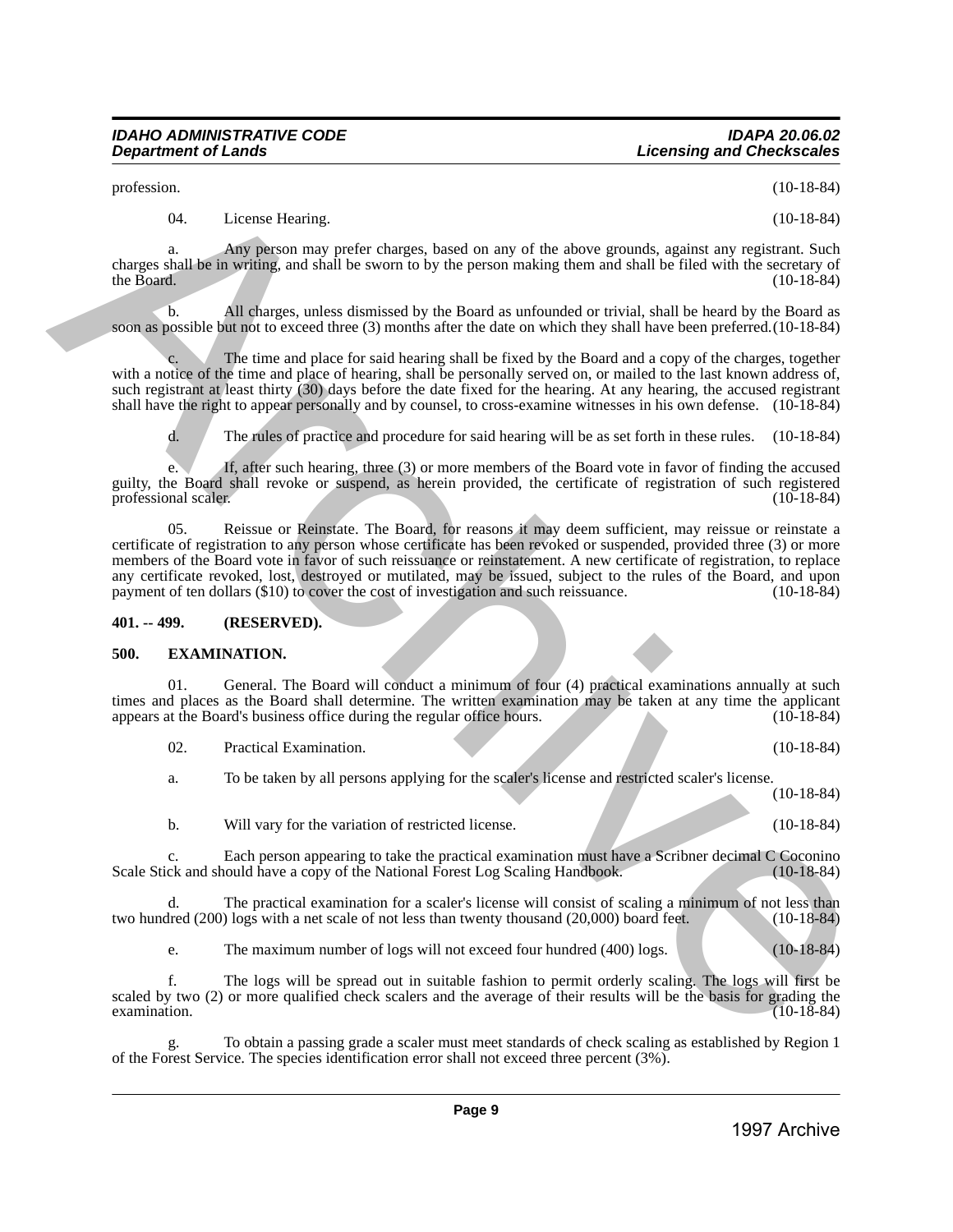#### **(National Forest Log Scaling Handbook (FSH 2409.11, January 1981, Region 1, Supplement 14) )**

| <b>Check Scaling Standards for Sawlogs are:</b>         |                                          |  |  |  |
|---------------------------------------------------------|------------------------------------------|--|--|--|
| <b>Check Scale Percent of Defect</b><br>on Logs Checked | <b>Standard</b>                          |  |  |  |
| Up to $10$                                              | $+2.0$ percent                           |  |  |  |
| 10.1 to 15                                              | $+3.0$ percent                           |  |  |  |
| 15.1 to 20                                              | + 0.2 percent for each percent of defect |  |  |  |
| Over 20                                                 | $+5.0$ percent                           |  |  |  |

|                                               |                                                                                                                                                                                                                                                                                                                                                                                                                                                                                | <b>Check Scaling Standards for Sawlogs are:</b> |                                                              |
|-----------------------------------------------|--------------------------------------------------------------------------------------------------------------------------------------------------------------------------------------------------------------------------------------------------------------------------------------------------------------------------------------------------------------------------------------------------------------------------------------------------------------------------------|-------------------------------------------------|--------------------------------------------------------------|
|                                               | <b>Check Scale Percent of Defect</b><br>on Logs Checked                                                                                                                                                                                                                                                                                                                                                                                                                        | <b>Standard</b>                                 |                                                              |
|                                               | Up to 10                                                                                                                                                                                                                                                                                                                                                                                                                                                                       | + 2.0 percent                                   |                                                              |
|                                               | 10.1 to 15                                                                                                                                                                                                                                                                                                                                                                                                                                                                     | + 3.0 percent                                   |                                                              |
|                                               | 15.1 to 20                                                                                                                                                                                                                                                                                                                                                                                                                                                                     | + 0.2 percent for each percent of defect        |                                                              |
|                                               | Over 20                                                                                                                                                                                                                                                                                                                                                                                                                                                                        | +5.0 percent                                    |                                                              |
|                                               |                                                                                                                                                                                                                                                                                                                                                                                                                                                                                |                                                 | $(10-18-84)$                                                 |
| 03.                                           | Written Examination.                                                                                                                                                                                                                                                                                                                                                                                                                                                           |                                                 | $(10-18-84)$                                                 |
| a.                                            | Must be taken by any person applying for a temporary permit.                                                                                                                                                                                                                                                                                                                                                                                                                   |                                                 | $(10-18-84)$                                                 |
| application.<br>d.<br>e.<br>$f_{\cdot}$<br>g. | Must be taken by any person applying for an apprenticeship certificate.<br>Will be based upon chapters 10, 20, and 30 of the National Forest Log Scaling Handbook.<br>Will be compiled and changed as necessary at the direction of the Board, but will be based<br>essentially upon the National Forest Log Scaling Handbook and upon established regulations of the Board.<br>Any score of seventy percent (70%) or better is a passing grade as to the written examination. |                                                 | $(10-18-84)$<br>$(10-18-84)$<br>$(10-18-84)$<br>$(10-18-84)$ |
| h.<br>attempted.                              | Where required the written test must be taken and passed before the practical examination can be                                                                                                                                                                                                                                                                                                                                                                               |                                                 | $(10-18-84)$<br>$(10-18-84)$                                 |
| 04.<br>required or not                        | Fees. The following fees will accompany the application and no applicant will be tested until the<br>required fees have been paid. The fees must be paid each time the person is tested, whether an application form is                                                                                                                                                                                                                                                        |                                                 |                                                              |
|                                               | <b>Temporary Scaling Permit</b>                                                                                                                                                                                                                                                                                                                                                                                                                                                | \$25                                            |                                                              |
|                                               | <b>Restricted Scaling License</b>                                                                                                                                                                                                                                                                                                                                                                                                                                              | \$25                                            |                                                              |
|                                               | <b>Standard Scaling License</b>                                                                                                                                                                                                                                                                                                                                                                                                                                                | \$25                                            |                                                              |
|                                               |                                                                                                                                                                                                                                                                                                                                                                                                                                                                                |                                                 | $(10-18-84)$                                                 |

| <b>Temporary Scaling Permit</b>   | \$25     |
|-----------------------------------|----------|
| <b>Restricted Scaling License</b> | \$25     |
| <b>Standard Scaling License</b>   | $\Im$ 25 |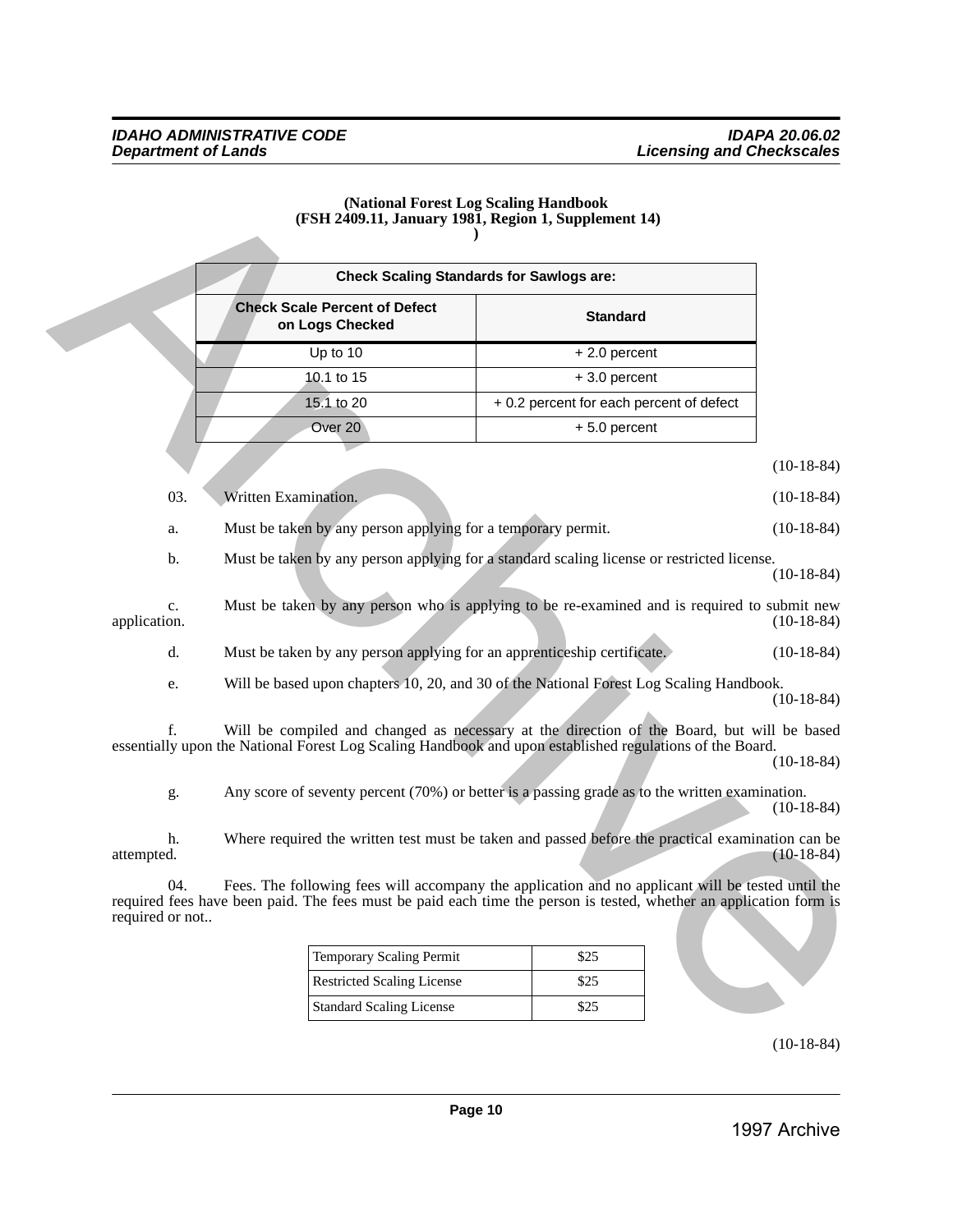# 05. Re-examination. (10-18-84)

a. A candidate or re-licensee failing his first examination may apply for re-examination at any regular tion time without filing a new application and upon payment of twenty-five dollars (\$25). (10-18-84) examination time without filing a new application and upon payment of twenty-five dollars (\$25).

b. A candidate or re-licensee failing the re-examination must complete a new application, pass the written examination and pay the twenty-five dollar (\$25) fee. Such new application shall not be filed prior to thirty (30) days following the date of the last examination taken by the applicant or re-licensee. (7-1-93)

# <span id="page-10-0"></span>**501. -- 599. (RESERVED).**

# <span id="page-10-1"></span>**600. CHECK SCALING.**

01. Check Scalers. The chairman of the Board shall, with approval of the Board, appoint such qualified licensed scalers as check scalers as may be needed to perform check scaling within the state. (10-18-84)

02. Bonding. All check scalers appointed by the Board shall obtain and execute a bond to the Board for the benefit of those businesses and/or persons using the services of the check scaler covering the performance of his check scaling duties, which bond shall be in the sum of one thousand dollars (\$1,000.00), executed by a qualified surety, duly authorized to do business in this state, upon the condition that said applicant, if said bond be issued to him, shall conduct his check scaling duties without fraud or fraudulent misrepresentation and will faithfully perform his duties as check scaler for those persons using his services; said bond to be reissued annually on or before the 1st day of July each year, and said bond shall be regarded as a proper and necessary expense of the Board and shall be paid out of the state scaling account. (10-18-84) paid out of the state scaling account. 1997 - A requisite of redeviation that consistend the property of consistend the property of the consistend the property of  $\alpha$  required to the consistent of the consistent of the consistent of the consistent of the con

03. Procedures. (10-18-84)

a. Check scaling may be performed by the Board in order to check licensed scaler's proficiency or for purposes of re-licensing. This check will consist of a minimum of fifty (50) logs containing a gross and/or net scale of at least ten thousand (10,000) board feet scaled under similar conditions as original scale was made. If after three instances of check scaling in any twelve (12) month period a scaler's work in all three (3) occasions is found unacceptable based upon standards of check scaling established under Subsection 500.02 the scaler will be given a hearing in accordance with these rules. (10-18-84) hearing in accordance with these rules.

b. A check scale for purposes of re-licensing shall be performed upon written request and under the time limitations prescribed and at a time and place established by the Executive Director of the Board of Scaling<br>Practices: (10-18-84) Practices: (10-18-84)

For any licensed scaler who has not received a check scale the Board must receive written request<br>ale on or before January 1st of the year in which the scaler's license expires. (10-18-84) for such check scale on or before January 1st of the year in which the scaler's license expires.

ii. For any scaler whose license has expired the Board must receive written request for such check scale on or before January 1st of the second year following the last licensure expiration. (10-18-84)

iii. Check scaling may be performed upon request of any individual, company or corporation who desires such service. The minimum number of logs, volume or scaling conditions will vary with each request. The check scaler will investigate the situation and determine the most logical method of check scaling. His report will include a detailed section on conditions and procedures as well as on volume comparisons. (10-18-84)

Cost. The cost of all check scales other than in the regular course of the check scaler's duties shall be paid by the person requesting the same or by the party in error where the check scaler finds and determines scaling error outside the allowable limits set by the Board. All check scaling costs shall be determined by using the costs of check scaling at the time of request as determined by the Board. (10-18-84) check scaling at the time of request as determined by the Board.

05. Report. The check scaler shall make a report of his findings to the Board within a reasonable time after each check scale and said report shall be accepted as prima facie evidence of the facts stated in such report.

(10-18-84)